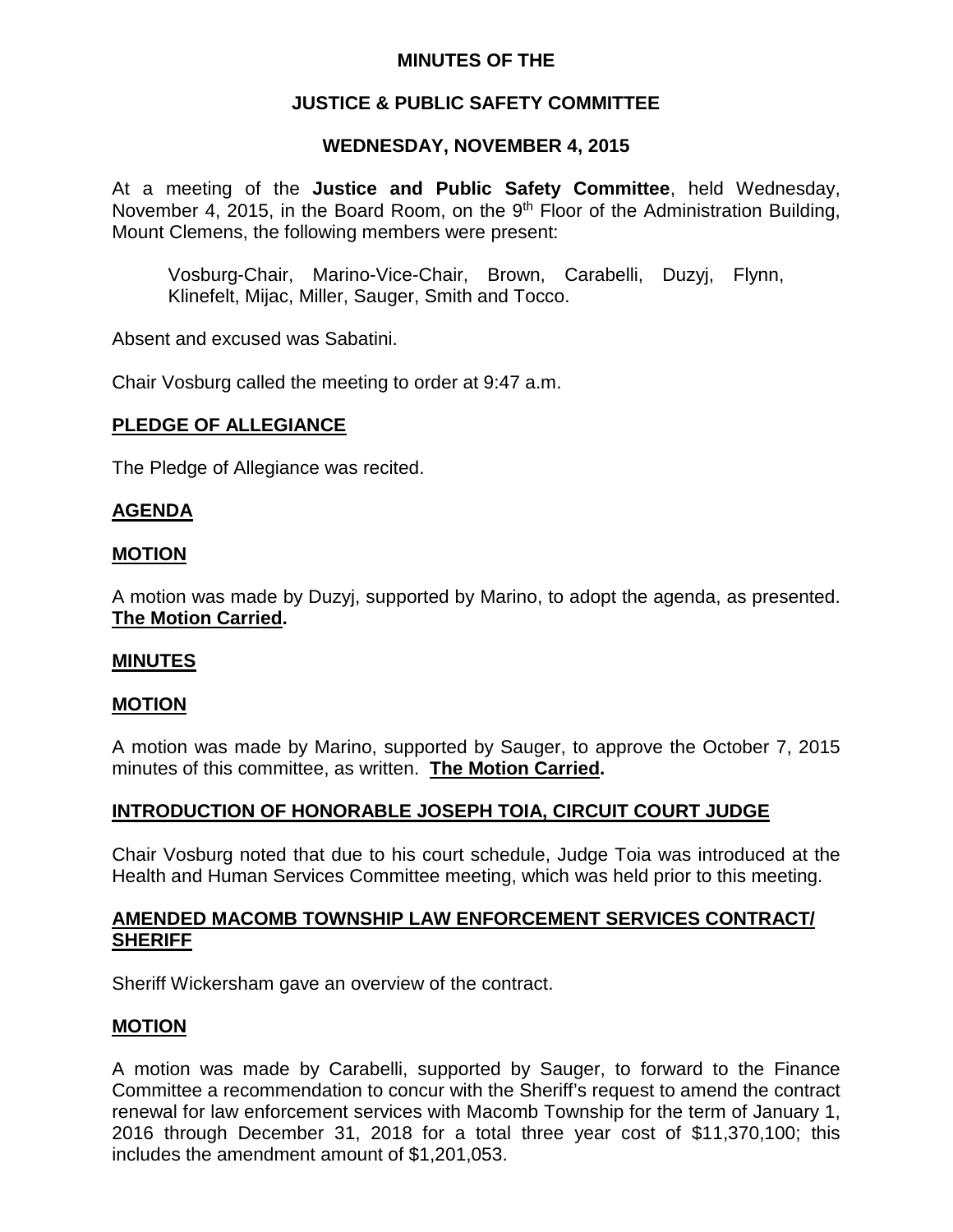The following commissioners spoke: Miller and Vosburg.

Chair Vosburg called for a vote on the motion and **The Motion Carried.**

# **BUDGET AMENDMENT/MACOMB TOWNSHIP LAW ENFORCEMENT SERVICES CONTRACT/SHERIFF**

## **MOTION**

A motion was made by Carabelli, supported by Marino, to forward to the Finance Committee a recommendation to concur with the Sheriff's request to amend the 2016 budget to reflect the additional \$393,149 in revenue from the amended Macomb Township law enforcement services contract; also, the corresponding expenditures in the budget. **The Motion Carried.**

### **CONTRACT WITH CIVIL STAFFING RESOURCES LLC/CIVIL DIVISION/SHERIFF**

Sheriff Wickersham gave an overview of the contract.

#### **MOTION**

A motion was made by Carabelli, supported by Smith, to forward to the Finance Committee a recommendation to concur with the Sheriff's request to award Civil Staffing Resources LLC the bid for the operation of the Sheriff's Civil Division; 50 percent of all revenue will be paid to the County by the vendor.

The following commissioners spoke: Carabelli, Tocco and Miller.

Chair Vosburg called for a vote on the motion and **The Motion Carried.**

## **AGREEMENT WITH ST. CLAIR COUNTY FAMILY COURT/JUVENILE JUSTICE CENTER**

#### **MOTION**

A motion was made by Marino, supported by Duzyj, to forward to the Finance Committee a recommendation to approve the agreement between Macomb County and St. Clair County Family Court providing detention services for all eligible youth as ordered by a St. Clair County judge or referee.

JJC Director Rhonda Westphal gave an overview of the contract renewal, indicating that it will cover an additional two years.

The following commissioners spoke: Sauger, Carabelli and Tocco.

Chair Vosburg called for a vote on the motion and **The Motion Carried.**